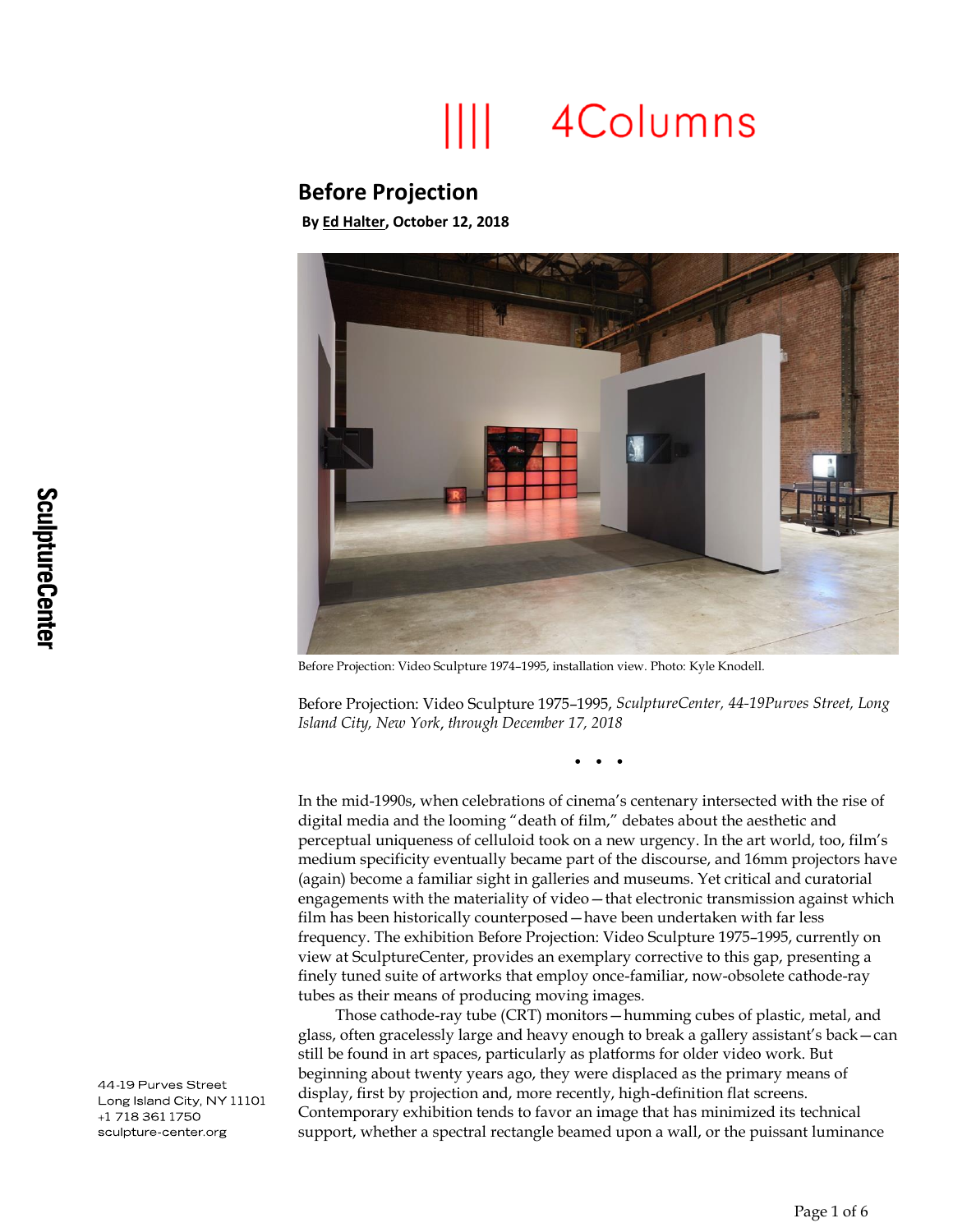of the HD monitor, in which visible hardware has been reduced to a thin, painterly frame. Not so for the offerings on view at Before Projection, where the bulky thingness of tube displays, and their positioning as three-dimensional objects in the galleries, provides a phenomenological through line between otherwise formally disparate artworks.

Many of the pieces create a kind of physicalized montage, with multiple monitors arranged in ways that draw out dialectical relationships between them. Diana Thater's Snake River (1994) consists of three monitors, laid out in a rough line on the floor, showing variations on silent landscape footage; each is also tinted a different hue—red, green, or blue—alluding to the original components of analog color video. For her monochrome four-video series The New Embodied Sign Language (1973–76), Friederike Pezold uses a stack of monitors to create an approximation of a woman's body, with one screen displaying a blinking eye, the next one down a puckering mouth, and beneath that two more channels displaying cartoonishly painted nipples and crotch. The total effect is that of a twitchy exquisite corpse, with an appropriately surrealist sense of fragmented erotics.

More complex interactions of content and platform are found in installations by Dara Birnbaum and Mary Lucier, both of which highlight the work of the camera. Birnbaum's Attack Piece (1975) presents two monitors, installed head-high on facing walls. Both channels are black-and-white: one is a video of Super 8 film, shot by a series of artists (including Dan Graham), that reveals the results of each cameraperson whirling around a seated Birnbaum, whom we can see holding a 35mm still camera; the other is a transferred slideshow of the photos Birnbaum took of those who "attacked" her. In addition to its feminist repositioning of hunter and hunted, subject and object, the piece also comments on video's role as a container for other media. Lucier's elegiac Equinox(1979/2016) runs across seven monitors, arranged in increasing size, and set upon narrow gray pedestals in a darkened room. The screens show a series of seven videotapes of sunrises Lucier recorded atop a Manhattan building on consecutive mornings. By shooting directly into the sun, Lucier gradually damaged the camera's internal mechanisms. As a result, the images devolve into abstraction, the final day appearing as a set of color blobs.

Some of these montage configurations play games with syncing between monitors. In Ernst Caramelle's clever Video Ping-Pong (1974), two monitors installed on either side of a Ping-Pong table depict a table-tennis match that volleys invisibly from screen to screen. Caramelle's elegant ludics seem positively minimalist when viewed next to Maria Vedder's dazzling PAL oder Never The Same Color (1988), comprised of a video wall of twenty-four matching monitors with a twenty-fifth monitor positioned on the floor nearby, that used an early signal-switching system (here replicated via modern digital tech) to create a barrage of ever-changing images that spread out in an array of patterns. Vedder's piece combines image processing, found footage, and an electronic score to yield a hyperactive study of color differences between American and European video standards.

Other works in the show delve deeper into the physical qualities of CRT monitors through elaborate sculptural modifications, like Nam June Paik's Charlotte Moorman II (1995), a cyborg figure made of antique televisions and a cello strung with RCA cables, or Shigeko Kubota's River (1979–81), an assemblage of three monitors hanging above a brushed-steel wave pool, playing videos of colorful, synthesized shapes that wobble as reflections in the water—a coy reminder of the waveforms that make up analog video's signal. Tony Oursler's Psychomimetiscape II (1987) places miniature screens in a model of a two towers; one plays a tiny video essay with a poetic voice-over, mentioning alchemy and metallurgy, as perhaps another nod to the video signal's fungibility.

For all the technological ingenuity on hand here, however, one of the simplest works is also the most intriguing. Takahiko Iimura's TV for TV(1983) is made up of